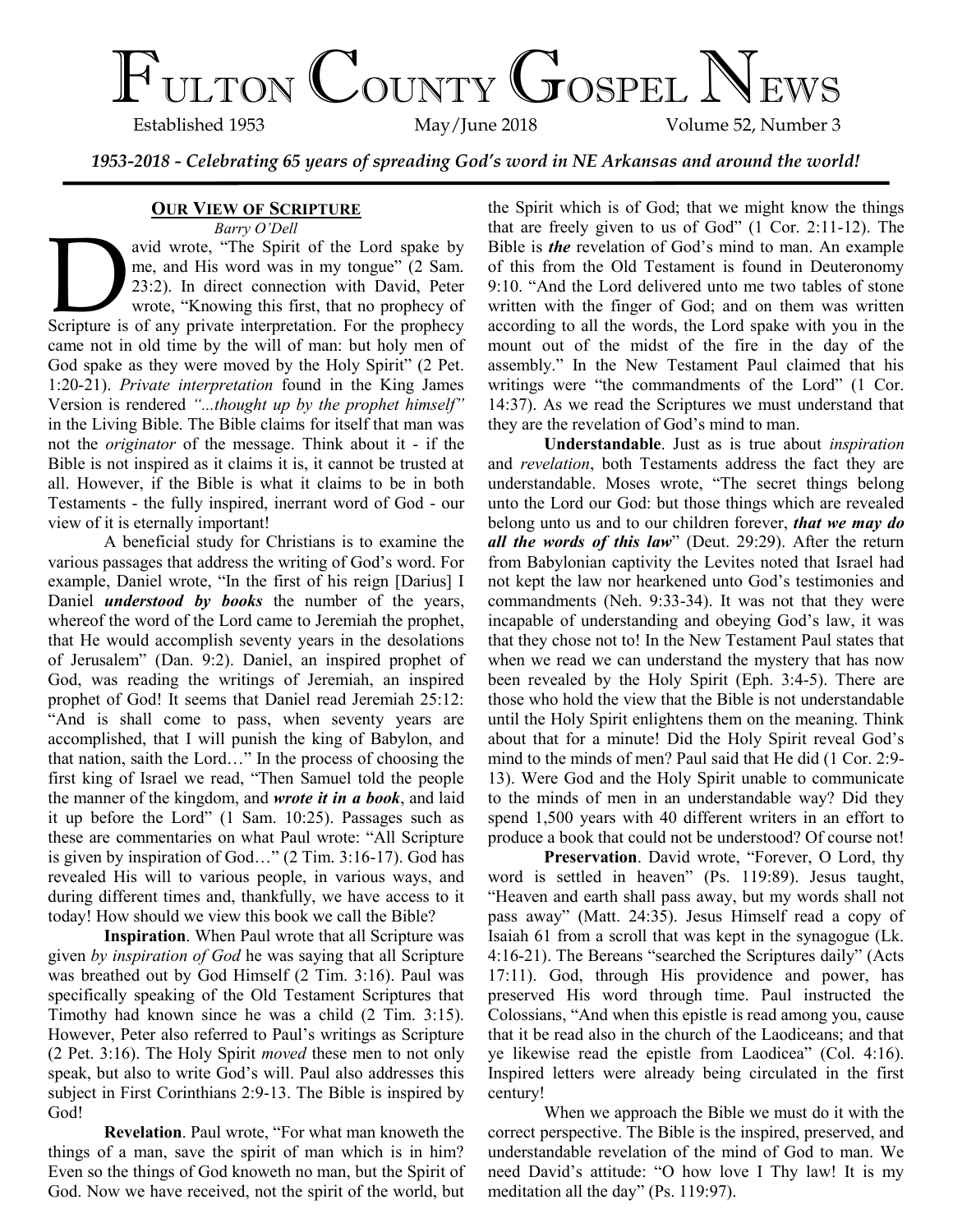#### **JESUS' VIEW OF SCRIPTURE**

*Victor Eskew*

God has revealed His will to man in the pages of the Bible (2 Tim. 3:16-17). Every human being must chose how he will respond to God's Word. This was true of Jesus as well. The Bible says, "And the Word was made flesh, and dwelt among us..." (Jn. 1:14). Jesus became a human being. As a human being, He too had to decide about how He would handle God's holy Word. His choice is shown to us in the pages of the books we referred to as the *Gospels*.

First, Jesus understood the Word of God to be the final authority in religious matters. When spiritual questions arose, Jesus always pointed individuals to the Word of God. According to Matthew 19:3 the Pharisees asked, "Is it lawful for a man to put away his wife for every cause?" Jesus immediately pointed them to the first book of Moses: "And he answered and said unto them, Have ye not read that he which made them at the beginning made them male and female, and said, For this cause shall a man leave his father and mother, and shall cleave unto his wife: and they twain shall be one flesh? Wherefore they are no more twain, but one flesh. What therefore God hath joined together, let no man put asunder" (Matt. 19:4-6). On another occasion, a lawyer asked Him this question, "Master, what shall I do to inherit eternal life?" (Lk. 10:25). Jesus also pointed this man to the law. "He said unto him, what is written in the law? How readest thou?" (Lk. 10:26). Notice, Jesus did not ask, "What do you think?" or, "What do you feel?" He asked, "What is written in the law?" The Law of Moses was His source of authority. The Sadducees also asked Jesus a question about the resurrection (Matt. 22:23-28). Jesus' response was again from the Word of God: "Jesus answered and said unto them, Ye do err, not knowing the scriptures, nor the power of God…But as touching the resurrection of the dead, have ye not read that which was spoken unto you by God, saying, I am the God of Abraham, and the God of Isaac, and the God of Jacob?..." (Matt. 22:29-32). The quotation Jesus set forth was from the Book of Exodus, chapter 3. All of these accounts from our Lord's life show that He was deeply concerned about what the law had to say. It was His source of authority for all spiritual concerns.

Second, Jesus understood the process of inspiration that brought the Word of God down to man. He knew that human authors had penned the Old Testament. He often referred to those authors: Moses (Matt. 8:4; 19:8); Isaiah (Matt. 13:14; 15:7), and Daniel (Matt. 24:15). He also knew that the Law was the Word of God. In Matthew 15, Jesus referred to "the commandment of God" (v. 6). He had reference to the Fifth Commandment of the Ten Commandments that had

been given to Israel by Moses. Jesus understood that the Law of Moses was authored by men who had written down the Word of God. They could do this because they were inspired by the Holy Spirit. Listen to Jesus as He spoke about the writings of David, "For David said by the Holy Ghost, The Lord said unto my Lord, Sit thou on my right hand, till I make thine enemies thy footstool" (Mk. 12:36). David spoke, not of his own accord, but "by the Holy Ghost." Jesus knew that holy men of God spake as they were moved by the Holy Ghost (2 Pet. 1:21).

Third, Jesus trusted in the Word of God to govern and direct His life. In Matthew 4, we read about Satan's tempting of the Christ. The evil one challenged His claims to be the Son of God. Satan enticed His strongest desires. The devil promised Him great power. The tempter even quoted Scripture in an attempt to get Jesus to yield to him. Jesus, however, stood firm and did not give in to the enemy's enticements. He did this by quoting the Word of God from Deuteronomy. "But he answered and said, It is written, Man shall not live by bread alone, but by every word that proceedeth out of the mouth of God" (Deut. 8:3; Matt. 4:4). "Jesus said unto him, It is written, Thou shalt not tempt the Lord thy God" (Deut. 6:16; Matt. 4:7). "Then saith Jesus unto him, Get thee hence, Satan: for it is written, Thou shalt worship the Lord thy God, and him only shalt thou serve" (Deut. 10:20; Matt. 4:10). This event in the life of our Lord is extremely encouraging. It shows that we can resist temptation in the same manner as Jesus did. To do so, however, we must have the same faith in the Word of God that Jesus did.

Fourth, Jesus understood that God's Word is not to be replaced by the traditions of man. The traditions of the Jews were often thought of as just as authoritative as the inspired words of the Law of Moses. The Jews would condemn anyone who violated those traditions. They confronted Jesus on one occasion for this very thing. Let's listen to the conversation: "Then came to Jesus scribes and Pharisees, which were of Jerusalem, saying, Why do thy disciples transgress the tradition of the elders? For they wash not their hands when they eat bread. But he answered and said unto them, Why do ye also transgress the commandment of God by your tradition? For God commanded, saying, Honour thy father and mother: and, He that curseth father or mother, let him die the death. But ye say, Whosoever shall say to his father or his mother, It is a gift, by whatsoever thou mightiest be profited by me; and honour not his father or his mother, he shall be free. Thus have ye made the commandment of God of none effect by your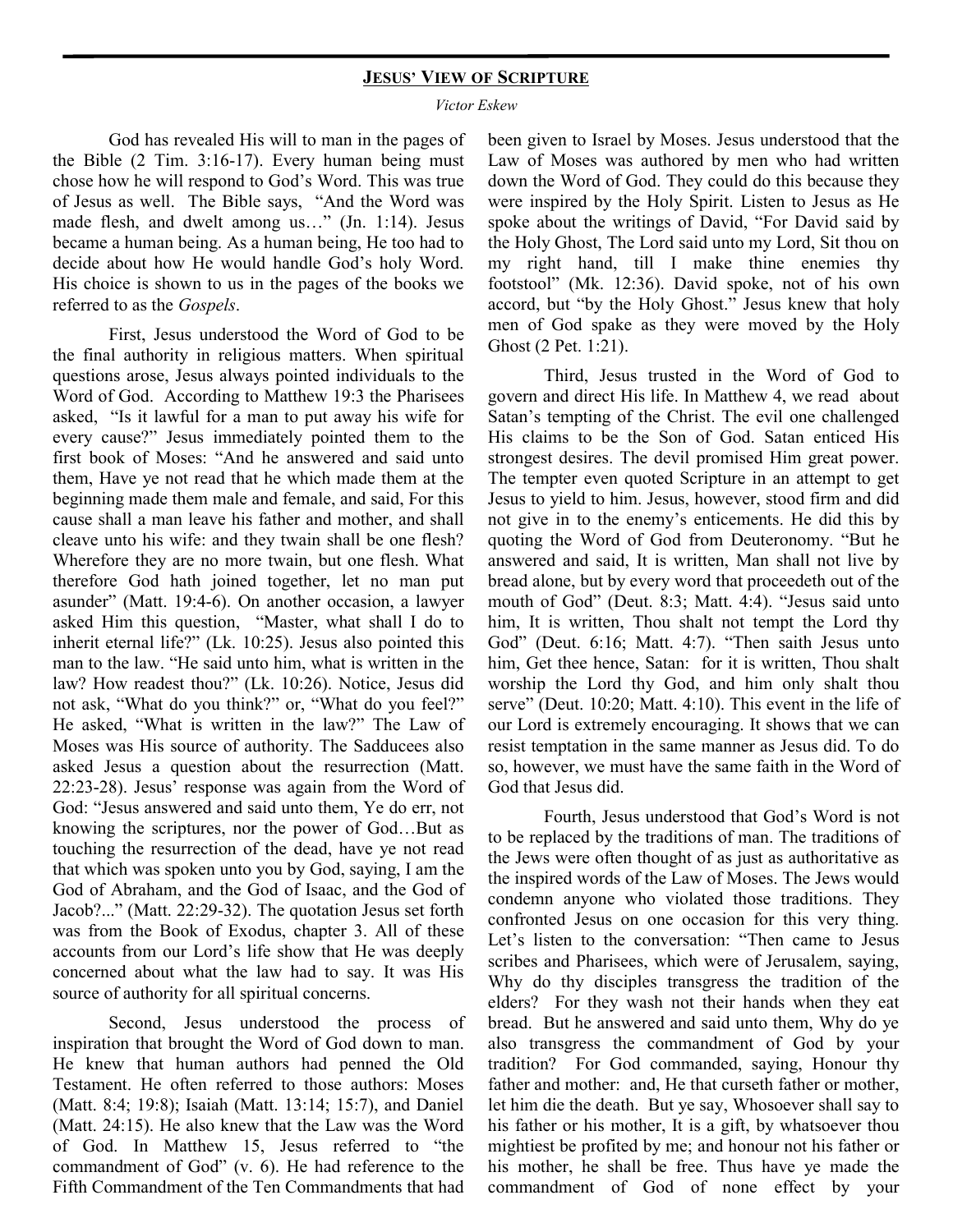tradition" (Matt. 15:1-6). Jesus understood that the commandments of men do not trump the Word of God. In fact, they often contradict God's Word. When faced with a choice between the commandments of man or the commandments of God, Jesus chose the commandments of God every time. Jesus understood this truth: "But in vain they do worship me, teaching for doctrines the commandments of men" (Matt. 15:9).

Fifth, Jesus knew the Word of God was something to be obeyed. He taught obedience to God's Word. In the Sermon on the Mount, He said: "Whosoever therefore shall break one of these least commandments, and shall teach men so, he shall be called least in the kingdom of heaven: but whosoever shall do and teach them, the same shall be called great in the kingdom of heaven" (Matt. 5:19). In that same sermon, Jesus also said, "Not every one that saith unto me, Lord, Lord, shall enter into the kingdom of heaven; but he that doeth the will of my Father which is in heaven" (Matt. 7:21). Jesus attended the feast days in Jerusalem (Matt. 26:17). When He healed the lepers, he directed them to go to the priests in order to be declared clean (Matt. 8:4). Jesus was so meticulous in keeping the law that He Himself never sinned (Heb. 4:15; 1 Pet. 2:22).

Sixth, Jesus understood that the Word of God contain prophecies that spoke directly about Him as the coming Messiah and Savior of the world. When in the small town of Nazareth, Jesus went into the synagogue and was given the book of Isaiah to read. He read from Isaiah 61. When He completed the reading, He said: "This day is this scripture fulfilled in your ears" (Lk. 4:21). He exhorted the Jews with these words, "Search the Scriptures; for in them ye think ye have eternal life: and they are they which testify of me" (Jn. 5:39). After His resurrection, He appeared to His apostles, "and he said unto them, These are the words which I spake unto you, while I was yet with you, that all things must be

fulfilled, which are written in the law of Moses and in the prophets, and in the psalms, concerning me" (Lk. 24:44).

Jesus had an extremely high regard for the Word of God. He never diminished its authority. He never laughed at it or ridiculed it. He never tried to get men to disobey it. He held it up for what it is - The Word of God. He trusted it. He obeyed it. He taught it. Jesus loved the Word of God. May all of us learn from His example and follow Him.

*Victor preaches for the Oceanside church of Christ in Jacksonville, FL*

# **FCGN Now Available on DVD**

65 years of material on various subjects from God's word! 13 Editors, Nearly 500 Authors, and Over 2,000 Articles! \$10 each. All funds go to the distribution of FCGN.



## **IS IT POSSIBLE FOR ME TO UNDERSTAND THE BIBLE?**

*George Bailey -* December 1964 FCGN

If the meaning of the Bible is beyond man's grasp, how could one expect to know God and be saved? Doesn't it stand to reason that the God who gave the revelation by which one is drawn to Him (Jn. 6:44-45), and by which some day he will be judged (Jn. 12:48), would enable man to understand that revelation?

"Whatsoever things were written aforetime were written for our learning, that we through patience and comfort of the scriptures might have hope" (Rom. 15:4). Through study one can "show himself approved unto God a workman that needeth not to be ashamed, rightly dividing the word of truth" (2 Tim. 2:15).

There is not a royal road to learning. One must study; there is no substitute. This does not mean that one must become a scholar, but it does mean that he, with an open heart and receptive mind, must become a diligent, sincere searcher for truth. "Blessed are they which do hunger and thirst after righteousness: for they shall be filled" (Matt. 5:6). If in Jesus' day the common people "heard Him gladly," surely the "average" person today can hear and understand His message.